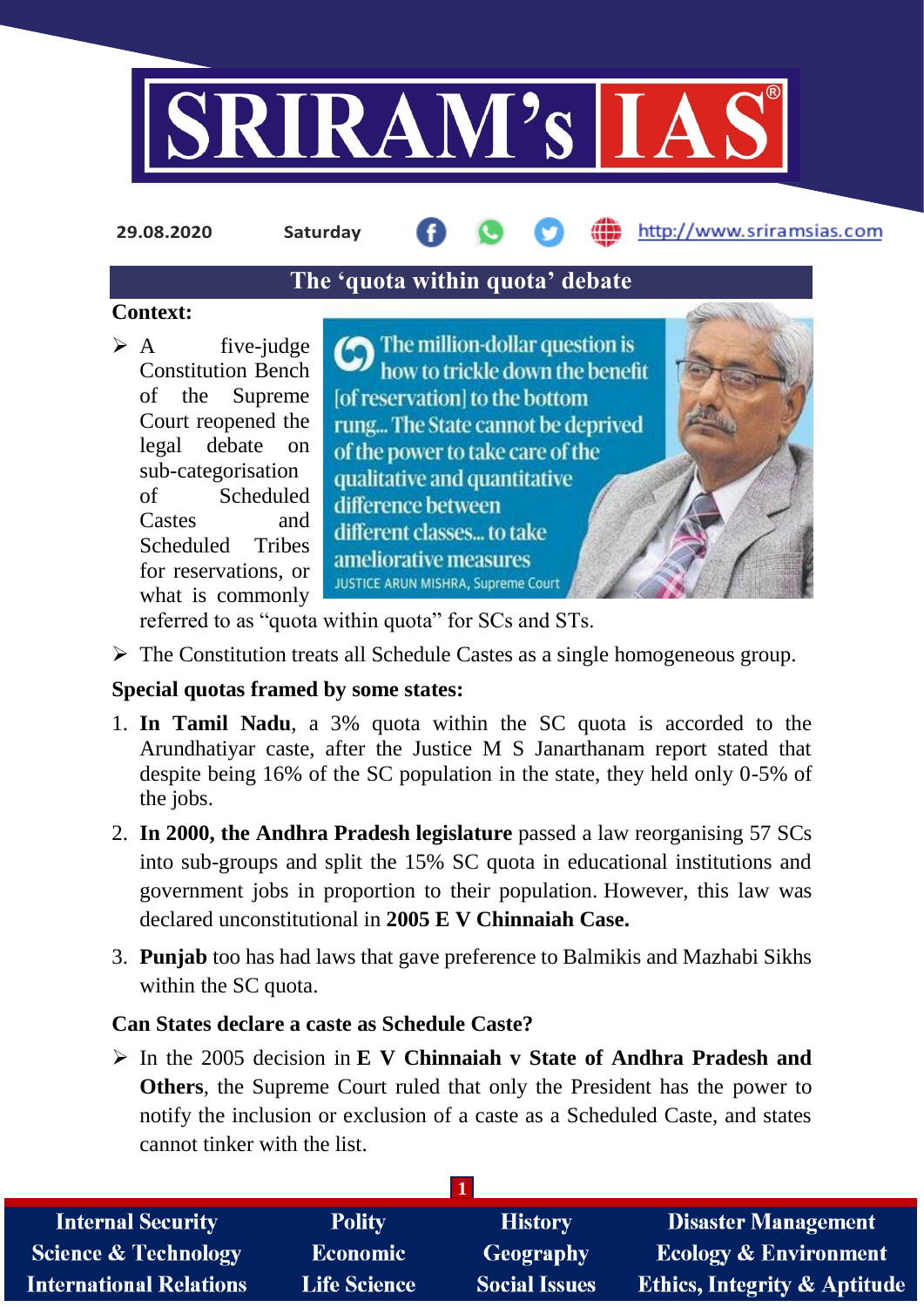

#### the http://www.sriramsias.com **29.08.2020 Saturday**

 $\triangleright$  Andhra Pradesh had submitted that the law was enacted as states had the power to legislate on the subject of education, and reservation in admission fell within its legislative domain. The court, however, rejected this argument.

## **What are the grounds for sub-categorisation?**

- **Inequality within Scheduled Castes as benefits have not trickled down**: States have argued that among the SCs, there are some castes that remain grossly under-represented despite reservation in comparison to other Scheduled Castes
- $\triangleright$  Thus, the benefits of reservation have not trickled down to the "weakest of the weak" and this calls for sub-categorisation.
- **Concept of Creamy Layer**: The "creamy layer" concept puts an income ceiling on those eligible for reservation.
- $\triangleright$  While this concept applies to OBC, it was applied to promotions of SCs for the first time in 2018 in in **Jarnail Singh** v Lachhmi Narain Gupta case
- $\triangleright$  The central government has sought a review of the 2018 verdict and the case is currently pending.
- **Sub-categorisation does not violate Article 341**: In the E V Chinnaiah case in 2005, Supreme court had held that merely giving preference does not tinker, rearrange, subclassify, disturb or interfere with the list in any manner since there is no inclusion or exclusion of any caste in the list as notified under Article 341.
- **Does not Violate Right to Equality**: Sub-categorisation would achieve equitable representation of all SCs in government service and would being about "real equality" or "proportional equality".

#### **What are the arguments against Sub-Categorisation?**

- **The test or requirement of social & educational backwardness** cannot be applied to Scheduled Castes and Scheduled Tribes. The special treatment is given to the SCs due to untouchability with which they suffer.
- **In a 1976 case, State of Kerala v N M Thomas**, the Supreme Court laid down that "Scheduled Castes are not castes, they are class."

| <b>Internal Security</b>        | <b>Polity</b>       | <b>History</b>       | <b>Disaster Management</b>              |  |  |  |
|---------------------------------|---------------------|----------------------|-----------------------------------------|--|--|--|
| <b>Science &amp; Technology</b> | Economic            | Geography            | <b>Ecology &amp; Environment</b>        |  |  |  |
| <b>International Relations</b>  | <b>Life Science</b> | <b>Social Issues</b> | <b>Ethics, Integrity &amp; Aptitude</b> |  |  |  |